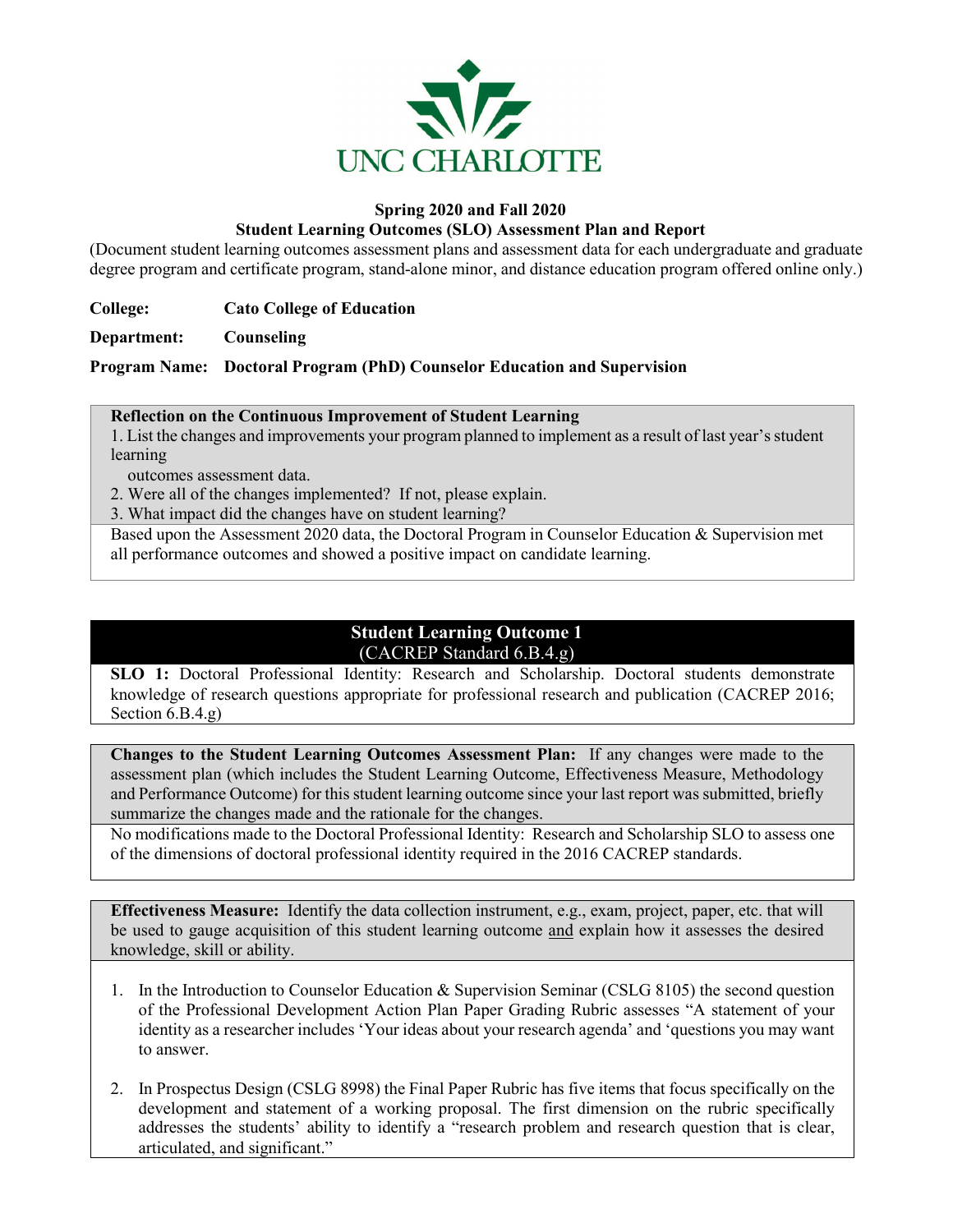3. Doctoral Comprehensive Exam: The outcome measure is the score on Research relevant to counseling, on the Comprehensive Examination Rubric for Research.

**Methodology:** Describe when, where and how the assessment of this student learning outcome will be administered and evaluated. Describe the process the department will use to collect, analyze and disseminate the assessment data to program faculty and to decide the changes/improvements to make on the basis of the assessment data.

- 1. In the Introduction to Counselor Education & Supervision Seminar (CSLG 8105) students complete a narrative paper reflecting on the content of the course and how they envision the content applying to their professional career. The goal for the assignment is to provide students the opportunity to reflect on their professional goals (e.g. begin thinking about where you see yourself in 5 years) and develop a plan for working toward those goals. This assignment is meant to be a jumping off point and a working document that can be updated throughout their programs. One component of the assignment is to assess their ability to state their plan to be as a researcher in terms of questions they would like to answer, the beginnings of a research agenda, and how they plan to do research. This is assessed on the second question of the Professional Development Action Plan Paper Grading Rubric assesses "A statement of your identity as a researcher" on an 8 point scale.
- 2. The purpose of Prospectus Design (CSLG 8998) is to help students understand the components of a dissertation proposal through writing a three-chapter working proposal. The first chapter provides a brief overview of the need and background for the study and how it will contribute to the advancement of knowledge, describes the research problem and purpose of the study, identifies the variables under investigation, the research hypotheses, objectives, and/or questions, and describes limitations and delimitations of the research. The second chapter presents literature to justify the study. The third chapter presents a clear, detailed description of the method proposed to address the research problem. Human subjects' assurances, data collection instruments, a timeline for your progression through completion of the project, and other materials are included in appendices. In class 13 of the class, the first draft of their working proposal is due. Students receive feedback from the instructor and their peers. Based on this feedback students submit a final draft of their proposal in week 16 of class. The paper is evaluated using the first question of the Prospectus Design SLO Rubric that states "A research problem and research question that is clear, articulated, and significant. The rubric uses a 3 point Likert scale with the anchors: (0) does not meet expectations, (1) meets expectations, and (2) exceeds expectations. The faculty member enters the collected scores using a data management system, TaskStream.
- 3. Students may take the doctoral Comprehensive Exams in January, May, and August. The main objective of the Comprehensive Exam is to ensure that students demonstrate an in-depth understanding of the counseling professions by exhibiting adequate preparation to write a dissertation and to be counselor educators. Examinees must be able to analyze and synthesize information obtained from coursework and research within a multicultural counseling context. With advice and consent of the students' Doctoral Program Advisor, students choose when to take the Comprehensive Examination. Students will meet with their Doctoral Program Advisors near the end of the semester in which they will have accrued at least 35 hours of doctoral course credit to verify their eligibility to take the exam and discuss the questions they may have about the exam.

The comprehensive exam in research assesses the knowledge of research questions appropriate for professional research and publication (CACREP 2016; Section 6.B.4.g). Each of the 7 dimensions on the rubric is assessed using a 3-point Likert scale with the anchors: (1) does not meet expectations, (2) meets expectations, and (3) exceeds expectations. A score of 14 is required to "pass" each question. The responses are blindly reviewed by three different faculty members and scored using the Comprehensive Examination Rubric for Research. The director of the doctoral program enters the collected scores using a data management system, TaskStream.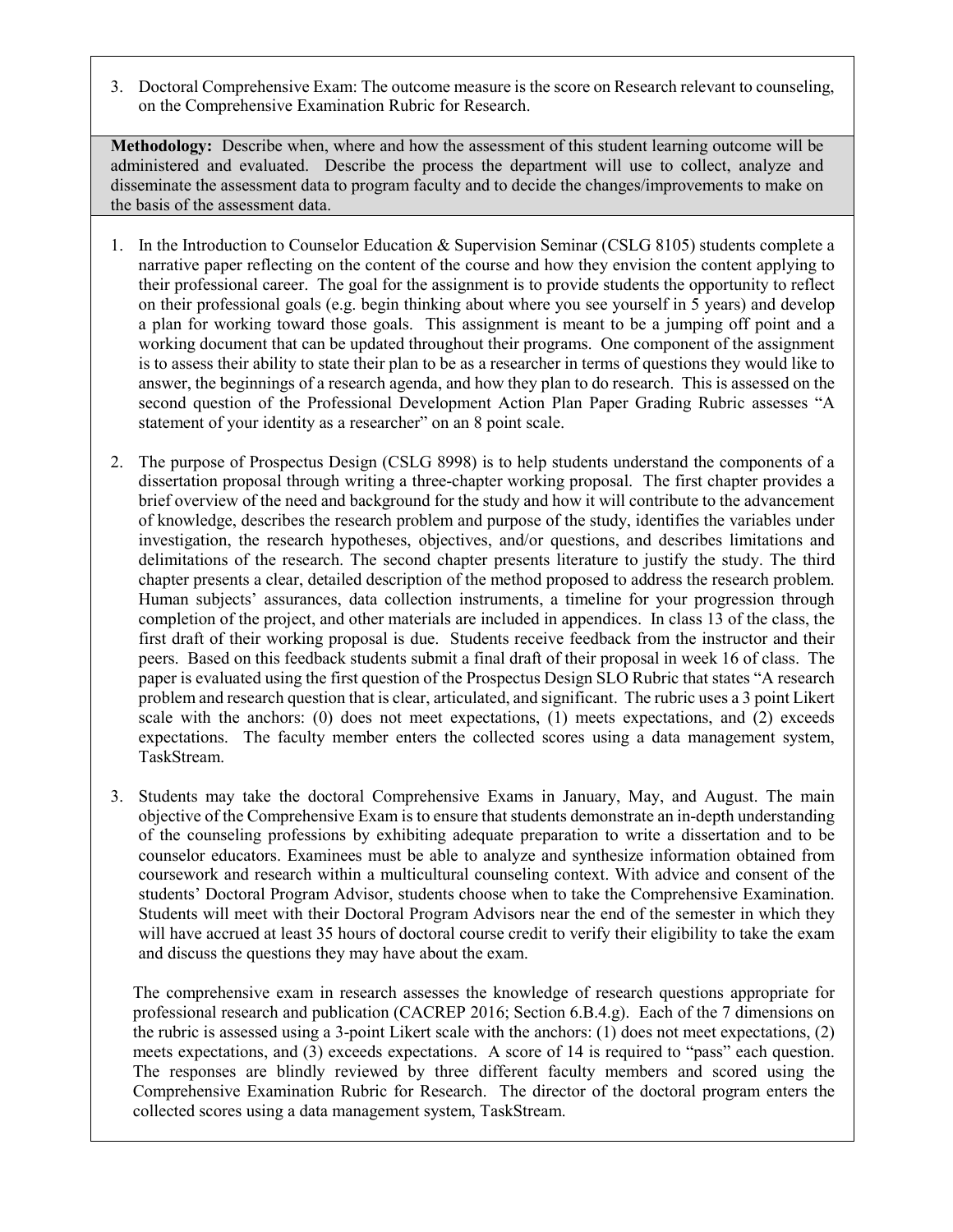Scores are collected using a data management system, TaskStream, and are analyzed at the college and program level. Simple descriptive statistics are used to analyze the scores, and disaggregated findings are reported by semester at three levels (College, Program and Licensure Area). Once a year results from all assessments administered by the programs are disseminated to the faculty in the College of Education. The data is discussed during a final faculty meeting and next steps are determined to address any needs identified. All strategies determined during this closing the loop discussion are implemented during the next academic year. All data reports created by the College of Education are housed on a secure website which is accessible to all faculty members within the College of Education.

- 1. The program expects at least 70% of doctoral students assessed will achieve a score of 6 or higher on the item that assesses "A statement of your identity as a researcher." [Professional Development Action Plan Paper Grading Rubric]
- 2. The program expects at least 80% of doctoral students assessed will achieve a score of 1 or higher on the item that assesses "A research problem and research question that is clear, articulated, and significant."[Final Paper: Prospectus Design (CSLG 8998) Rubric]
- 3. The program expects at least 80% of doctoral students assessed will achieve a score of "met" expectations for the item that reads "demonstrates understanding of appropriate research questions." [Comprehensive Examination Rubric for Research]

| <b>2019 Assessment Data</b>    |                                |                                     |                 |                                               |             |                     |
|--------------------------------|--------------------------------|-------------------------------------|-----------------|-----------------------------------------------|-------------|---------------------|
|                                | CSLG<br>8105<br><b>Measure</b> | CSLG<br>8998<br><b>Measure</b><br>2 |                 | <b>Comprehensive Exam</b><br><b>Measure 3</b> |             |                     |
| <b>Semester</b>                | Fall<br>2019                   | Spring<br>2019                      | January<br>2019 | May<br>2019                                   | Aug<br>2019 | Total<br>Comp<br>Ex |
| Number of students             | 9                              | 10                                  | 4               | 9                                             | 3           | 16                  |
| Number met expectations        | 9                              | 9                                   | $\overline{4}$  | 9                                             |             | 14                  |
| Percentage met<br>expectations | 100%                           | 90%                                 | 100%            | 100%                                          | 33%         | 88%                 |

| 2020 Assessment Data           |                         |                                |                 |                                        |             |                     |
|--------------------------------|-------------------------|--------------------------------|-----------------|----------------------------------------|-------------|---------------------|
|                                | CSLG<br>8105<br>Measure | CSLG<br>8998<br><b>Measure</b> |                 | <b>Comprehensive Exam</b><br>Measure 3 |             |                     |
| <b>Semester</b>                | Fall<br>2020            | Spring<br>2020                 | January<br>2020 | May<br>2020                            | Aug<br>2020 | Total<br>Comp<br>Ex |
| Number of students             | 10                      | 5                              |                 | 5                                      |             | $\mathcal{L}$       |
| Number met expectations        | 10                      | 5                              |                 | 5                                      |             | $\mathbf{r}$        |
| Percentage met<br>expectations | 100%                    | 100%                           | 100%            | 100%                                   | 100%        | 100.%               |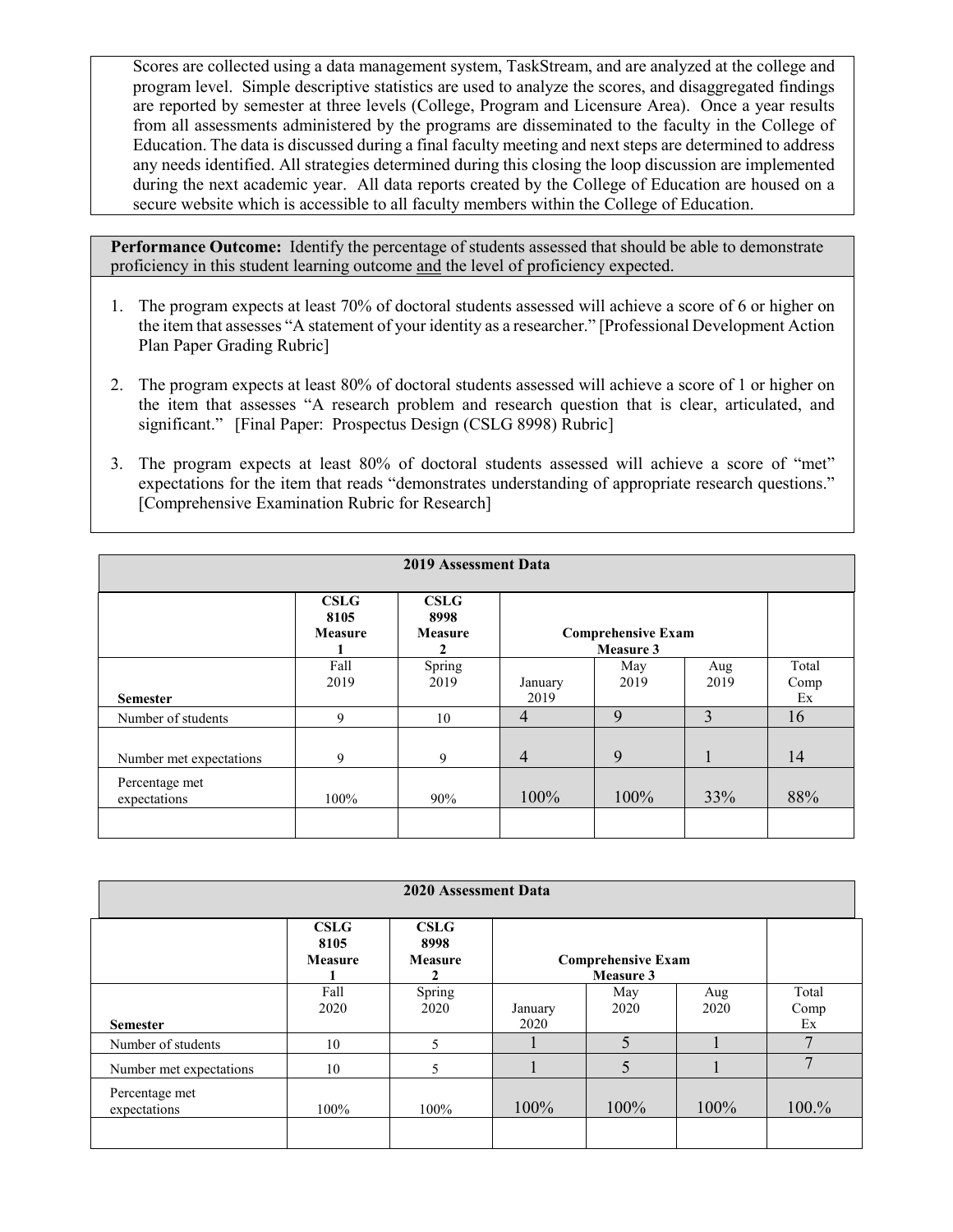**Plans for 2021:** Based upon the 2020 Assessment data, the PhD program in Counselor Education & Supervision met all performance outcomes and showed a positive impact on candidate learning. No instructional or program changes were needed.

# **Student Learning Outcome 2** (CACREP Standard 6.B.1.b)

SLO 2: Doctoral Professional Identity: Counseling. Doctoral students will be able to demonstrate integration of theories relevant to counseling (CACREP 2016; Section 6.B.1.b )

**Changes to the Student Learning Outcomes Assessment Plan:** If any changes were made to the assessment plan (which includes the Student Learning Outcome, Effectiveness Measure, Methodology and Performance Outcome) for this student learning outcome since your last report was submitted, briefly summarize the changes made and the rationale for the changes.

No modifications made to the Doctoral Professional Identity: Counseling SLO to assess one of the five dimensions of doctoral professional identity required in the 2016 CACREP standards (CACREP 2016; Section 6.B.1.a).

**Effectiveness Measure:** Identify the data collection instrument, e.g., exam, project, paper, etc. that will be used to gauge acquisition of this student learning outcome and explain how it assesses the desired knowledge, skill or ability.

- 1. Doctoral Practicum in Counseling (CSLG 8431) The outcome measure is Case Conceptualization Rubric.
- 2. Advanced Counseling Theory Seminar (CSLG 8100) The outcome measure is the final grade on the Theory Paper assignment.
- 3. Doctoral Comprehensive Exam The outcome measure is the score on the item, integration of theories relevant to counseling, on the Comprehensive Examination Rubric for Counseling Theories.

**Methodology:** Describe when, where and how the assessment of this student learning outcome will be administered and evaluated. Describe the process the department will use to collect, analyze and disseminate the assessment data to program faculty and to decide the changes/improvements to make on the basis of the assessment data.

- 1. In CSLG 8431, students will present a 10-minute segment of a counseling session during the case presentation. For this case presentation, students complete the Case Presentation for Group Supervision. Based on students' written report, content of their taped segment, and discussion about their segment relative to their theory, the faculty member assesses students' (1) ability to describe work with client using the language from the theory from which you are working, (b) ability to demonstrate work with client from a stated theoretical perspective, and (3) ability to generate future hypotheses concerning possible counseling approaches or interventions from a stated theoretical perspective. These three (3) dimensions are assessed on a 3-point Likert scale with the anchors: (1) does not meet expectations, (2) meets expectations, and (3) exceeds expectations. The faculty member enters the collected scores using a data management system, TaskStream.
- 2. In CSLG 8100, students write a Counseling Integration Theory Paper that articulates an integrative theoretical approach to counseling that is consistent with their beliefs about human nature and psychological change. Their papers should demonstrate an appropriate synthesis of research and theory, a consistent view of human nature and change, and an integration of theories relevant to counseling. The components of the paper are: key concepts of their theoretical approach, view of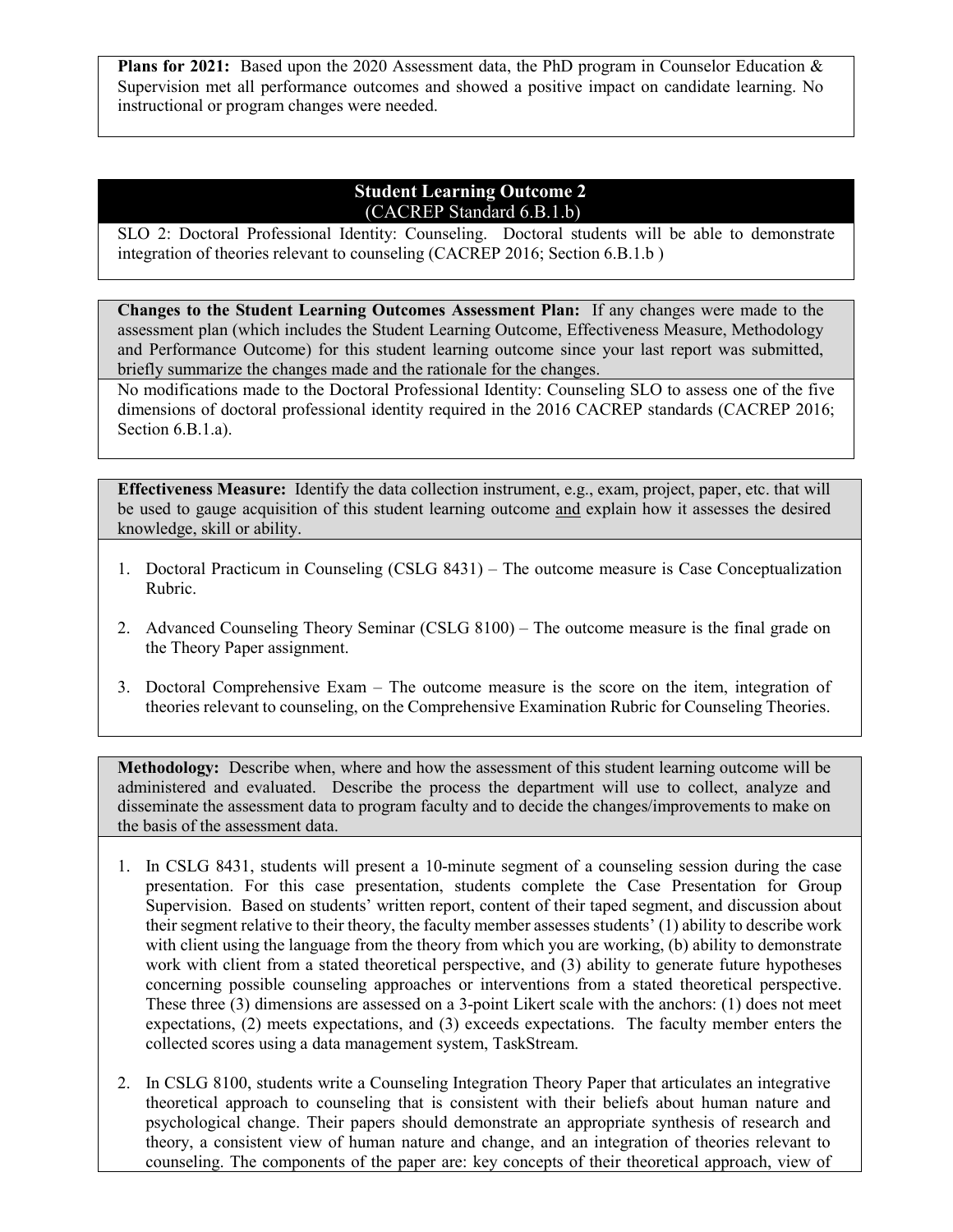their role as therapist, therapeutic goals, relationship issues, and central techniques and methods. Students are instructed to include only those theories and concepts that truly fit for who they are as a person, how they see themselves as counselors, how they conceptualize mental health, and what they consider as the vehicle that instigates change and growth in counseling. The assignment is graded using the Rubric for Theoretical Integration Paper which is a 3-point Likert scale ranging from 1-3. The faculty member enters the collected scores using a data management system, TaskStream.

3. The comprehensive exam in the theories assesses ability to demonstrate integration of theories relevant to counseling (CACREP 2016; Section 6.B.1.b). Each of the 7 dimensions on the rubric is assessed using a 3-point Likert scale with the anchors: (1) does not meet expectations, (2) meets expectations, and (3) exceeds expectations. A score of 14 is required to "pass" each question. The responses are blindly reviewed by three different faculty members and scored using the Comprehensive Examination Rubric for Research. The director of the doctoral program enters the collected scores using a data management system, TaskStream.

Scores are collected using a data management system, TaskStream, and are analyzed at the college and program level. Simple descriptive statistics are used to analyze the scores, and disaggregated findings are reported by semester at three levels (College, Program and Licensure Area). Once a year results from all assessments administered by the programs are disseminated to the faculty in the College of Education. The data is discussed during a final faculty meeting and next steps are determined to address any needs identified. All strategies determined during this closing the loop discussion are implemented during the next academic year. All data reports created by the College of Education are housed on a secure website which is accessible to all faculty members within the College of Education.

- 1. The program expects at least 80% of doctoral students assessed will achieve a score of 6 or higher on the Case Conceptualization Rubric.
- 2. The program expects at least 80% of doctoral students assessed will achieve a score of 8 or higher on the Rubric for Theoretical Integration Paper.
- 3. The program expects at least 80% of doctoral students assessed will achieve a passing score on the Comprehensive Exam Theories question.

| 2019 Assessment Data                          |                                       |                                     |                     |                                        |                |                       |
|-----------------------------------------------|---------------------------------------|-------------------------------------|---------------------|----------------------------------------|----------------|-----------------------|
|                                               | <b>CSLG</b><br>8100<br><b>Measure</b> | CSLG<br>8100<br><b>Measure</b><br>2 |                     | <b>Comprehensive Exam</b><br>Measure 3 |                |                       |
| <b>Semester</b>                               | Fall<br>2019                          | Spring<br>2019                      | Jan<br>2019         | May<br>2019                            | Aug<br>2019    | Total<br>Comp<br>Exam |
| Number of students<br>Number met expectations | 8<br>8                                | 10<br>9                             | $\mathfrak{D}$<br>2 | 9<br>9                                 | $\mathfrak{D}$ | 13<br>12              |
| Percentage met<br>expectations                | 100%                                  | 90%                                 | 100%                | 100%                                   | 50%            | 92%                   |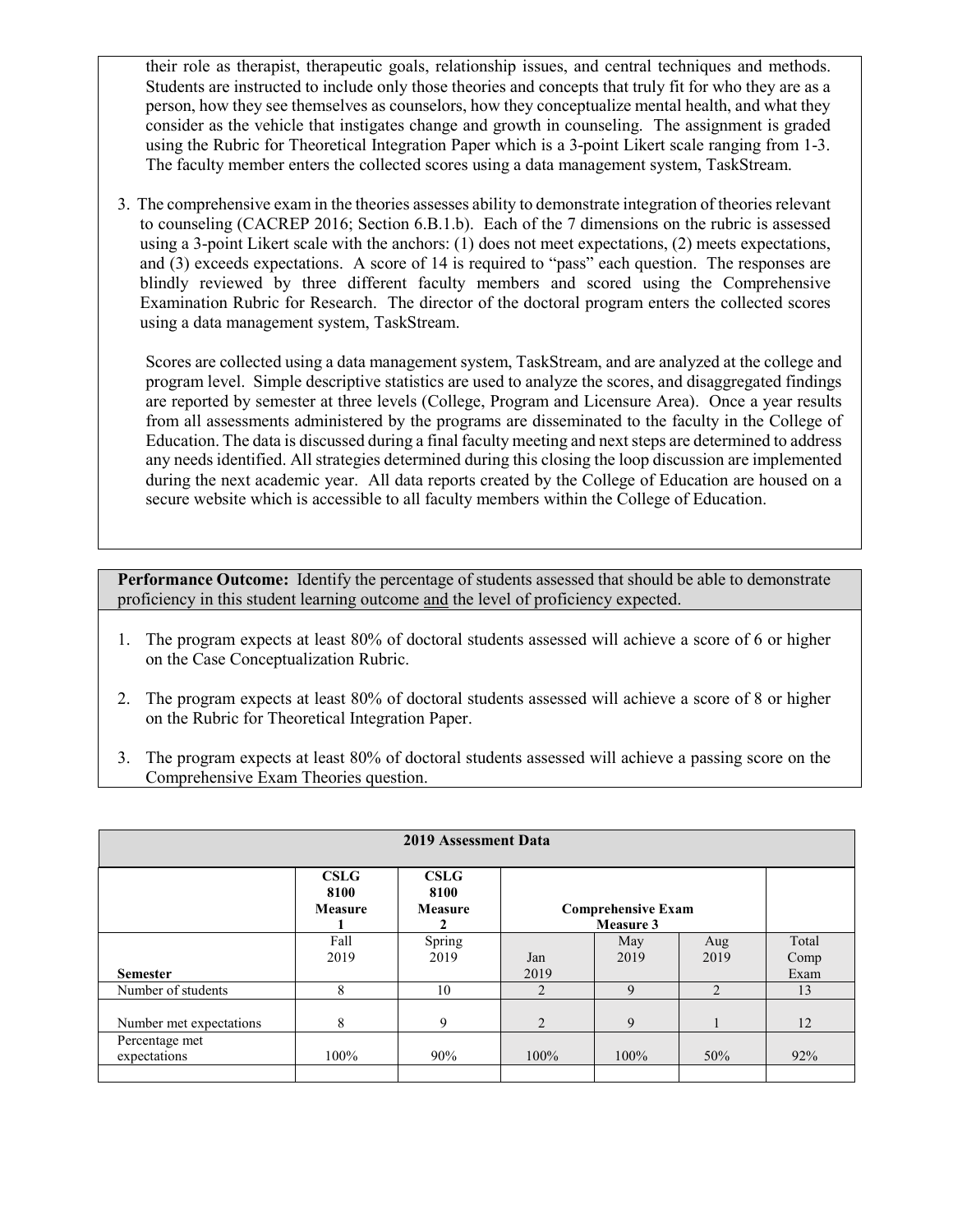| 2020 Assessment Data           |                                |                                       |              |                                        |      |                     |
|--------------------------------|--------------------------------|---------------------------------------|--------------|----------------------------------------|------|---------------------|
|                                | CSLG<br>8100<br><b>Measure</b> | <b>CSLG</b><br>8431<br><b>Measure</b> |              | <b>Comprehensive Exam</b><br>Measure 3 |      |                     |
|                                | Fall                           | Spring                                |              | May                                    | Aug  | Total               |
|                                | 2020                           | 2020                                  | Jan          | 2020                                   | 2020 | Comp                |
| <b>Semester</b>                |                                |                                       | 2020         |                                        |      | Exam                |
| Number of students             | 10                             | 8                                     | $\theta$     | 5                                      |      | 6                   |
| Number met expectations        | 10                             | 8                                     | $\mathbf{0}$ | 5                                      |      | 6                   |
| Percentage met<br>expectations | 100%                           | 100%                                  | N/A          | 100%                                   | 100% | $\mathbf n$<br>100% |
|                                |                                |                                       |              |                                        |      |                     |

Plans for 2021: Based upon the 2020 assessment data included in this annual report, what changes/improvements will the program implement during the next academic year to improve performance on this student learning outcome?

In 2019, Measure 1 in CSLG 8341 was not evaluated because of the decision to begin offering CSLG 8341 during the spring semester. All three measures were evaluated for this SLO in 2020 and based upon the Assessment data, the PhD program in Counselor Education & Supervision met all performance outcomes and showed a positive impact on candidate learning. No instructional or program changes were needed.

## **Student Learning Outcome 3 (combined with two Teaching standards)** (CACREP Standard 6.B.3.a)

**SLO: 3** Doctoral Professional Identity: Teaching. Doctoral students demonstrate knowledge of roles and responsibilities related to educating counselors (CACREP 2016; Section 6.B.3.a)

**Changes to the Student Learning Outcomes Assessment Plan:** If any changes were made to the assessment plan (which includes the Student Learning Outcome, Effectiveness Measure, Methodology and Performance Outcome) for this student learning outcome since your last report was submitted, briefly summarize the changes made and the rationale for the changes.

No modifications made to the Doctoral Professional Identity: Teaching SLO to assess one of the five dimensions of doctoral professional identity required in the 2016 CACREP standards. (CACREP 2016; Section 6.B.3.a).

**Effectiveness Measure:** Identify the data collection instrument, e.g., exam, project, paper, etc. that will be used to gauge acquisition of this student learning outcome and explain how it assesses the desired knowledge, skill or ability.

- 1. In the Doctoral Seminar (CSLG 8105), the outcome measure is a passing score on the Doctoral Teaching SLO Rubric #1.
- 2. In Instructional Theory in Counselor Education (CSLG 8203) the outcome measure is a passing score on the Doctoral Teaching SLO Rubric #1.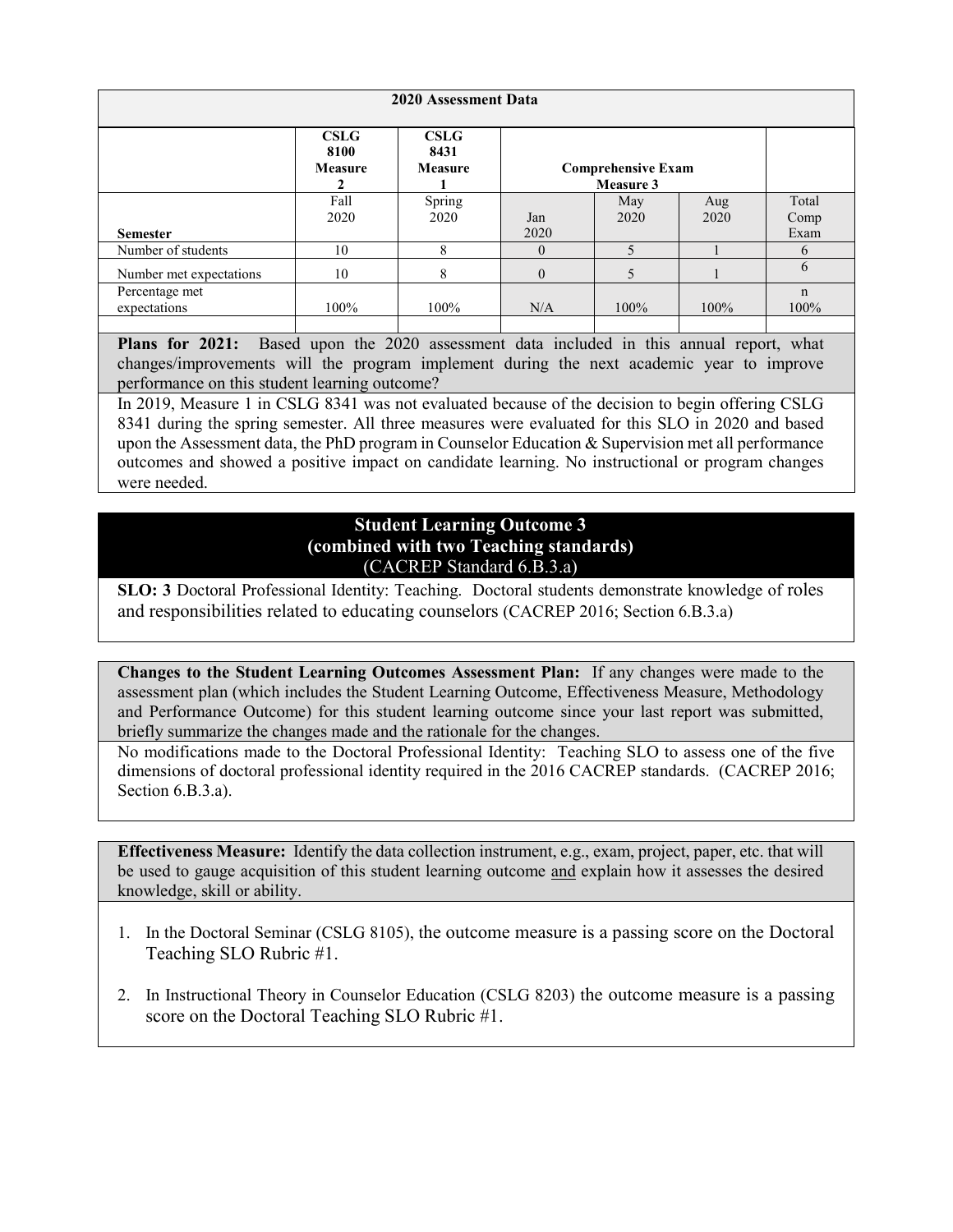**Methodology:** Describe when, where and how the assessment of this student learning outcome will be administered and evaluated. Describe the process the department will use to collect, analyze and disseminate the assessment data to program faculty and to decide the changes/improvements to make on the basis of the assessment data.

- 1. In Doctoral Seminar (CSLG 8105) students complete a narrative paper reflecting on the content of the course and how they envision the content applying to their professional career. The goal for the assignment is to provide students the opportunity to reflect on their professional goals (e.g. begin thinking about where you see yourself in 5 years) and develop a plan for working toward those goals. This assignment is meant to be a jumping off point and a working document that can be updated throughout their programs. One component of the assignment is to assess their ability to state their understanding of the roles and responsibilities of being a counselor educator and how those roles and responsibilities apply to them as an individual. This is assessed on the first question of the Professional Development Action Plan Paper Grading Rubric assesses "A statement of your identity as an educator" on a 4-point scale.
- 2. In CSLG 8203, students were evaluated on Rubric #1 at the end of the semester based on their journals covering the readings. In these journals, students were asked to assess the readings in terms of roles and responsibilities related to educating counselors. The journal entries were evaluated on a rubric that addressed these issues.

- 1. The program expects at least 80% of doctoral students assessed will achieve a score of 3 or higher on the Doctoral Teaching SLO Rubric #1 used in CSLG 8105.
- 2. The program expects at least 80% of doctoral students assessed will achieve a score of 4 or higher on the Doctoral Teaching SLO Rubric #1 used in 8203.

| <b>2019 Assessment Data</b> |                                      |                                      |  |  |  |
|-----------------------------|--------------------------------------|--------------------------------------|--|--|--|
|                             | <b>CSLG 8105</b><br><b>Measure 1</b> | <b>CSLG 8203</b><br><b>Measure 2</b> |  |  |  |
| <b>Semester</b>             | Fall 2019                            | Fall 2019                            |  |  |  |
| Number of students          |                                      |                                      |  |  |  |
| Number met expectations     |                                      |                                      |  |  |  |
| Percentage met expectations | 100%                                 | 100%                                 |  |  |  |
|                             |                                      |                                      |  |  |  |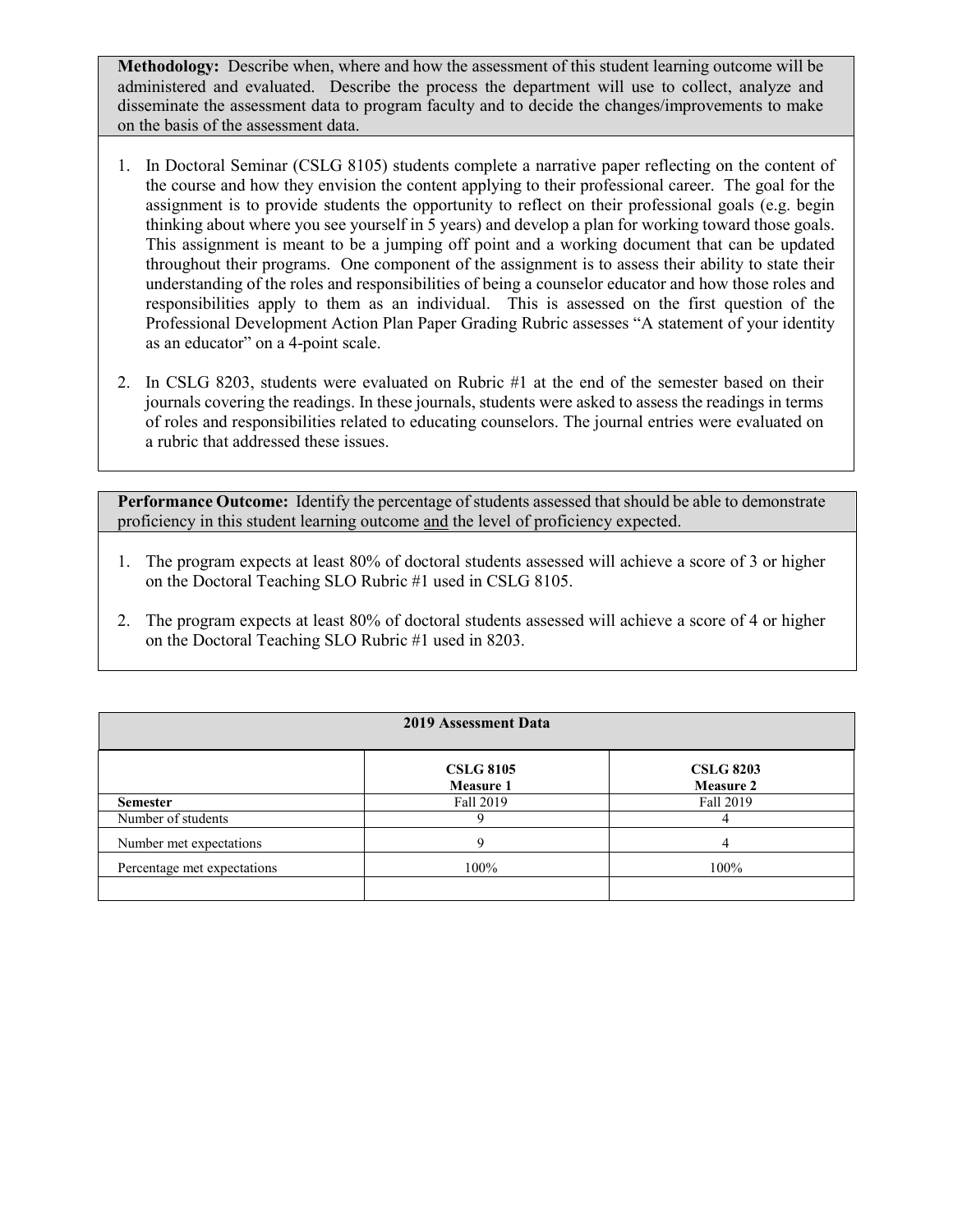| 2020 Assessment Data        |                                      |                                      |  |  |  |
|-----------------------------|--------------------------------------|--------------------------------------|--|--|--|
|                             | <b>CSLG 8105</b><br><b>Measure 1</b> | <b>CSLG 8203</b><br><b>Measure 2</b> |  |  |  |
| <b>Semester</b>             | Fall 2020                            | Fall 2020                            |  |  |  |
| Number of students          | 10                                   |                                      |  |  |  |
| Number met expectations     | 10                                   | 8                                    |  |  |  |
| Percentage met expectations | 100%                                 | 100%                                 |  |  |  |
|                             |                                      |                                      |  |  |  |

**Plans for 2021:** Based upon the 2020 assessment data included in this annual report, what changes/improvements will the program implement during the next academic year to improve performance on this student learning outcome?

Based upon the 2020 Assessment Report, The Counselor Education and Supervision Program met all performance outcomes and showed a positive impact on candidate learning. No instructional or program changes were needed.

## **Student Learning Outcome 4 (combined with two Teaching standards)** (CACREP Standard 6.B.3.d)

**SLO: 4** Doctoral Professional Identity: Teaching. Doctoral students effectively demonstrate instructional and curriculum design, delivery, and evaluation methods relevant to counselor education (CACREP Section 6.B.3.d).

**Changes to the Student Learning Outcomes Assessment Plan:** If any changes were made to the assessment plan (which includes the Student Learning Outcome, Effectiveness Measure, Methodology and Performance Outcome) for this student learning outcome since your last report was submitted, briefly summarize the changes made and the rationale for the changes.

No changes made.

**Effectiveness Measure:** Identify the data collection instrument, e.g., exam, project, paper, etc. that will be used to gauge acquisition of this student learning outcome and explain how it assesses the desired knowledge, skill or ability.

1. In Doctoral Internship: Teaching (CSLG 8445), the outcome measure is a passing score on the Doctoral Teaching SLO Rubric #2.

**Methodology:** Describe when, where and how the assessment of this student learning outcome will be administered and evaluated. Describe the process the department will use to collect, analyze and disseminate the assessment data to program faculty and to decide the changes/improvements to make on the basis of the assessment data.

1. For the CSLG 8445 Doctoral Internship: Teaching course, the Doctoral Teaching SLO #2 rubric is used to assess students in 3 areas to determine sufficient knowledge in the content area described in the CACREP standard (6.B.3.b). The first area is "Provides content that is well structured and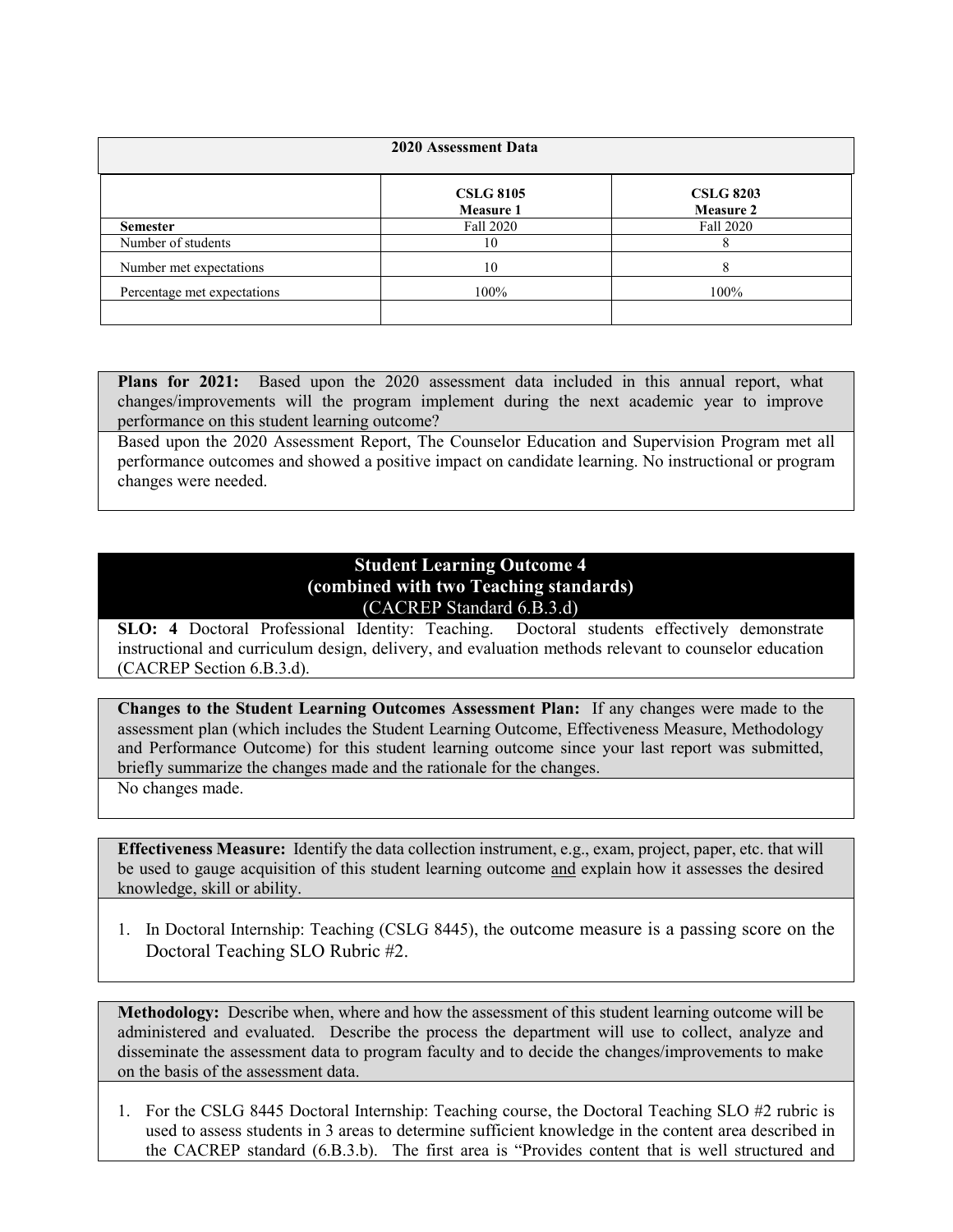sequenced; visuals or handouts help make content clear." The second area is "Emphasizes key concepts using multiple strategies (verbal examples, overheads, slides)." The third area is "Monitors student understanding and responses throughout the lesson." Each item is scored on a 3 point scale. Minimum passing score is a 6 with no scores of 1 or 0. This assessment is conducted at the end of the spring and fall semesters after the course is completed.

**Performance Outcome:** Identify the percentage of students assessed that should be able to demonstrate proficiency in this student learning outcome and the level of proficiency expected.

1. The program expects at least 80% of doctoral students assessed will achieve a score of 6 or higher on the Doctoral Teaching SLO Rubric #2 used in 8445.

| 2019 Assessment Data        |                                      |                                      |  |  |  |
|-----------------------------|--------------------------------------|--------------------------------------|--|--|--|
|                             | <b>CSLG 8445</b><br><b>Measure 1</b> | <b>CSLG 8445</b><br><b>Measure 1</b> |  |  |  |
| <b>Semester</b>             | Spring 2019                          | Fall 2019                            |  |  |  |
| Number of students          |                                      |                                      |  |  |  |
| Number met expectations     |                                      | 8                                    |  |  |  |
| Percentage met expectations | 100%                                 | 100%                                 |  |  |  |

| 2020 Assessment Data        |                                      |                                      |  |  |  |
|-----------------------------|--------------------------------------|--------------------------------------|--|--|--|
|                             | <b>CSLG 8445</b><br><b>Measure 1</b> | <b>CSLG 8445</b><br><b>Measure 1</b> |  |  |  |
| <b>Semester</b>             | Spring 2020                          | Fall 2020                            |  |  |  |
| Number of students          |                                      |                                      |  |  |  |
| Number met expectations     |                                      |                                      |  |  |  |
| Percentage met expectations |                                      | 100%                                 |  |  |  |

**Plans for 2021:** Based upon the 2020 assessment data included in this annual report, what changes/improvements will the program implement during the next academic year to improve performance on this student learning outcome?

Based upon the Assessment Report, The Counselor Education and Supervision Program met all performance outcomes and showed a positive impact on candidate learning. No instructional or program changes were needed.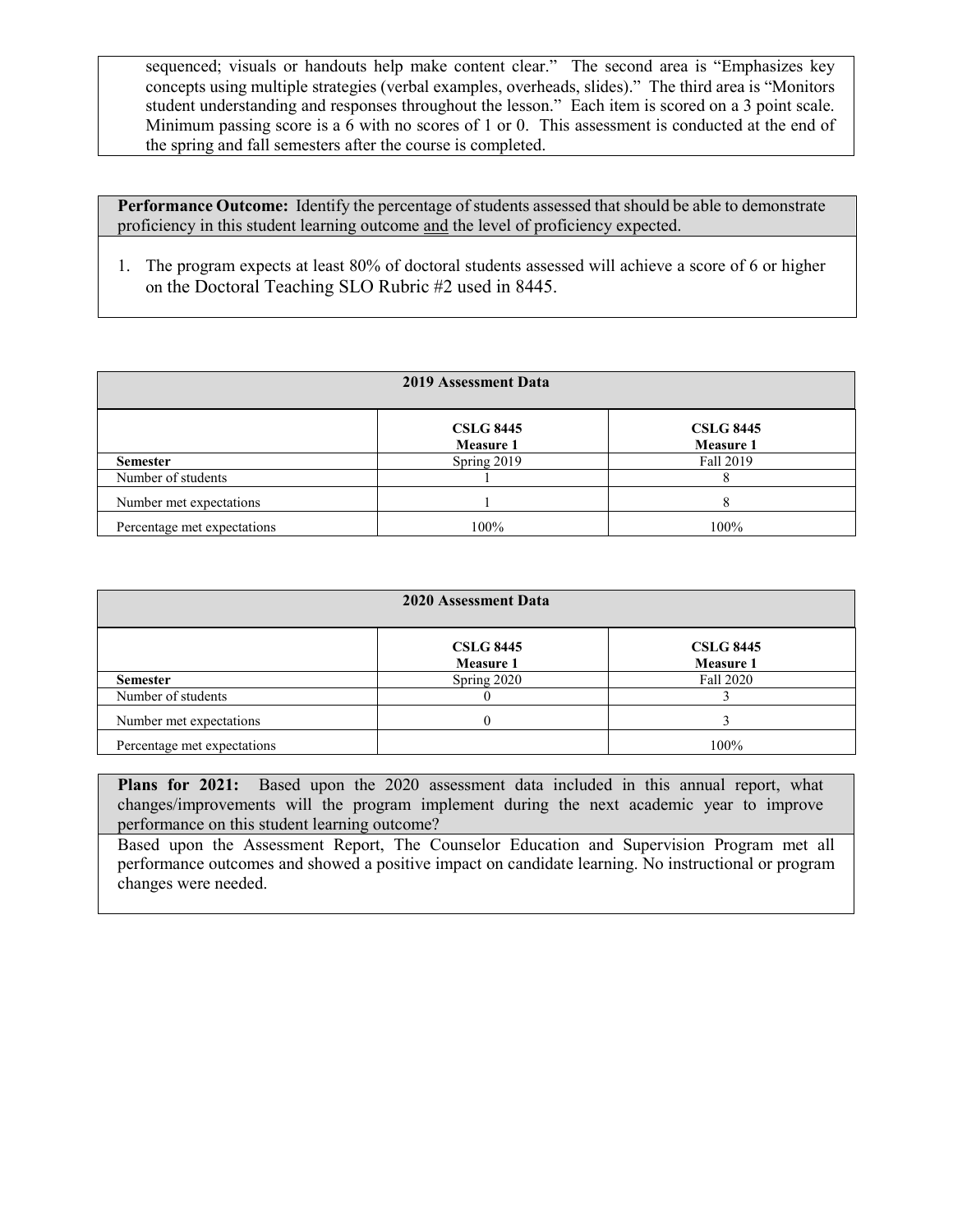#### **Student Learning Outcome 5** (CACREP Standard 6.B.2.b)

**SLO 5:** Doctoral Professional Identify: Supervision. Doctoral students demonstrate knowledge of theoretical frameworks and models of clinical supervision (CACREP 2016; Section 6.B.2.b).

**Changes to the Student Learning Outcomes Assessment Plan:** If any changes were made to the assessment plan (which includes the Student Learning Outcome, Effectiveness Measure, Methodology and Performance Outcome) for this student learning outcome since your last report was submitted, briefly summarize the changes made and the rationale for the changes.

No changes made since last report.

**Effectiveness Measure:** Identify the data collection instrument, e.g., exam, project, paper, etc. that will be used to gauge acquisition of this student learning outcome and explain how it assesses the desired knowledge, skill or ability.

- 1. In Clinical Supervision in Counseling (CSLG 8110), the outcome measure is a passing score on the Doctoral Supervision SLO Rubric.
- 2. In Doctoral Internship: Supervision (CSLG 8442), the outcome measure is a passing score on the Doctoral Supervision SLO Rubric.
- 3. The Comprehensive Exam specifically covers the standard, "demonstrate knowledge of theoretical frameworks and models of clinical supervision" [Comprehensive Exam Rubric for Supervision].

**Methodology:** Describe when, where and how the assessment of this student learning outcome will be administered and evaluated. Describe the process the department will use to collect, analyze and disseminate the assessment data to program faculty and to decide the changes/improvements to make on the basis of the assessment data.

- 1. For the CSLG 8110 Clinical Supervision in Counseling course, the Doctoral Supervision SLO Rubric is used to assess students in 2 areas to determine sufficient knowledge in the content area described in the CACREP standard (6.B.2.b). The first is student "ability to identify theoretical frameworks and models of clinical supervision." The second assessment area is "articulate theoretical frameworks and models of clinical supervision." Each item is scored on a 4 point scale (0-3), with a highest possible total score of 6 (sum of two items). Minimum passing total score is a 4 with no scores of 1 or 0. This assessment is conducted at the end of the fall semester after the course is completed.
- 2. For the CSLG 8442 Doctoral Internship: Supervision course, the Doctoral Supervision SLO Rubric is used to assess students in 2 areas to determine sufficient knowledge in the content area described in the CACREP standard (6.B.2.b). The first is student "ability to identify theoretical frameworks and models of clinical supervision." The second assessment area is "articulate theoretical frameworks and models of clinical supervision." Each item is scored on a 4-point scale (0-3), with a highest possible total score of 6 (sum of the two items). Minimum passing score is a 4 with no scores of 1 or 0. This assessment is conducted at the end of the spring semester after the course is completed.
- 3. Students may take the doctoral Comprehensive Exams in January, May, and August. The main objective of the Comprehensive Exam is to ensure that students demonstrate an in-depth understanding of the counseling professions by exhibiting adequate preparation to write a dissertation and to be counselor educators. Examinees must be able to analyze and synthesize information obtained from coursework and research within a multicultural counseling context. The responses are blindly reviewed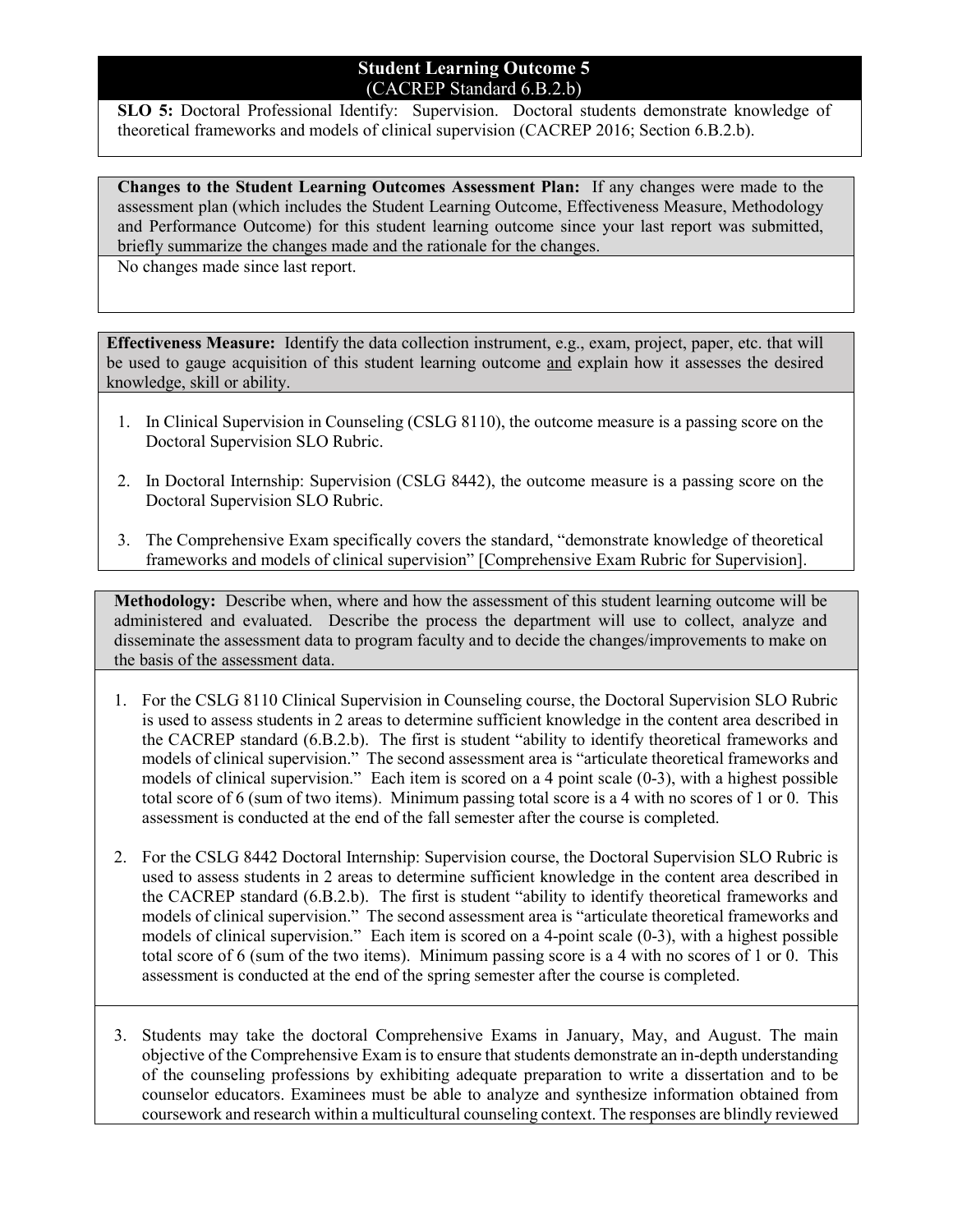by three different faculty members and scored using the Comprehensive Examination Rubric for Supervision.

The comprehensive exam in the supervision area assesses knowledge of theoretical frameworks and models of clinical supervision (CACREP 2016; Section 6.B.2.b). Each of the 7 dimensions on the rubric is assessed using a 3-point Likert scale with the anchors: (1) does not meet expectations, (2) meets expectations, and (3) exceeds expectations. A score of 14 is required to "pass" each question. The responses are blindly reviewed by three different faculty members and scored using the Comprehensive Examination Rubric for Research. The director of the doctoral program enters the collected scores using a data management system, TaskStream.

Scores are collected using a data management system, TaskStream, and are analyzed at the college and program level. Simple descriptive statistics are used to analyze the scores, and disaggregated findings are reported by semester at three levels (College, Program and Licensure Area). Once a year results from all assessments administered by the programs are disseminated to the faculty in the College of Education. The data is discussed during a final faculty meeting and next steps are determined to address any needs identified. All strategies determined during this closing the loop discussion are implemented during the next academic year. All data reports created by the College of Education are housed on a secure website which is accessible to all faculty members within the College of Education.

- 1. The program expects at least 80% of doctoral students assessed will achieve a passing score, as defined above, on the Doctoral Supervision SLO Rubric in the CSLG 8110 Clinical Supervision in Counseling course.
- 2. The program expects at least 80% of doctoral students assessed will achieve a passing score, as defined above, on the Doctoral Supervision SLO Rubric in the CSLG 8442 Doctoral Internship: Supervision course.
- 3. The program expects at least 80% of doctoral students assessed will achieve a passing score on the Comprehensive Exam Supervision question.

| <b>2019 Assessment Data</b>    |                                |                                       |                |                                        |                |               |
|--------------------------------|--------------------------------|---------------------------------------|----------------|----------------------------------------|----------------|---------------|
|                                | <b>CSLG</b><br>8110<br>Measure | <b>CSLG</b><br>8442<br><b>Measure</b> |                | <b>Comprehensive Exam</b><br>Measure 3 |                |               |
|                                | Fall<br>2019                   | Spring<br>2019                        | Jan            | May<br>2019                            | Aug<br>2019    | Total<br>Comp |
| <b>Semester</b>                |                                |                                       | 2019           |                                        |                | Exam          |
| Number of students             | 5                              | 8                                     | $\mathcal{E}$  | 9                                      | $\mathfrak{D}$ | 14            |
| Number met expectations        | 5                              | 8                                     | $\overline{2}$ | 9                                      |                | 12            |
| Percentage met<br>expectations | 100%                           | 100%                                  | 66%            | 100%                                   | 50%            | 86%           |
|                                |                                |                                       |                |                                        |                |               |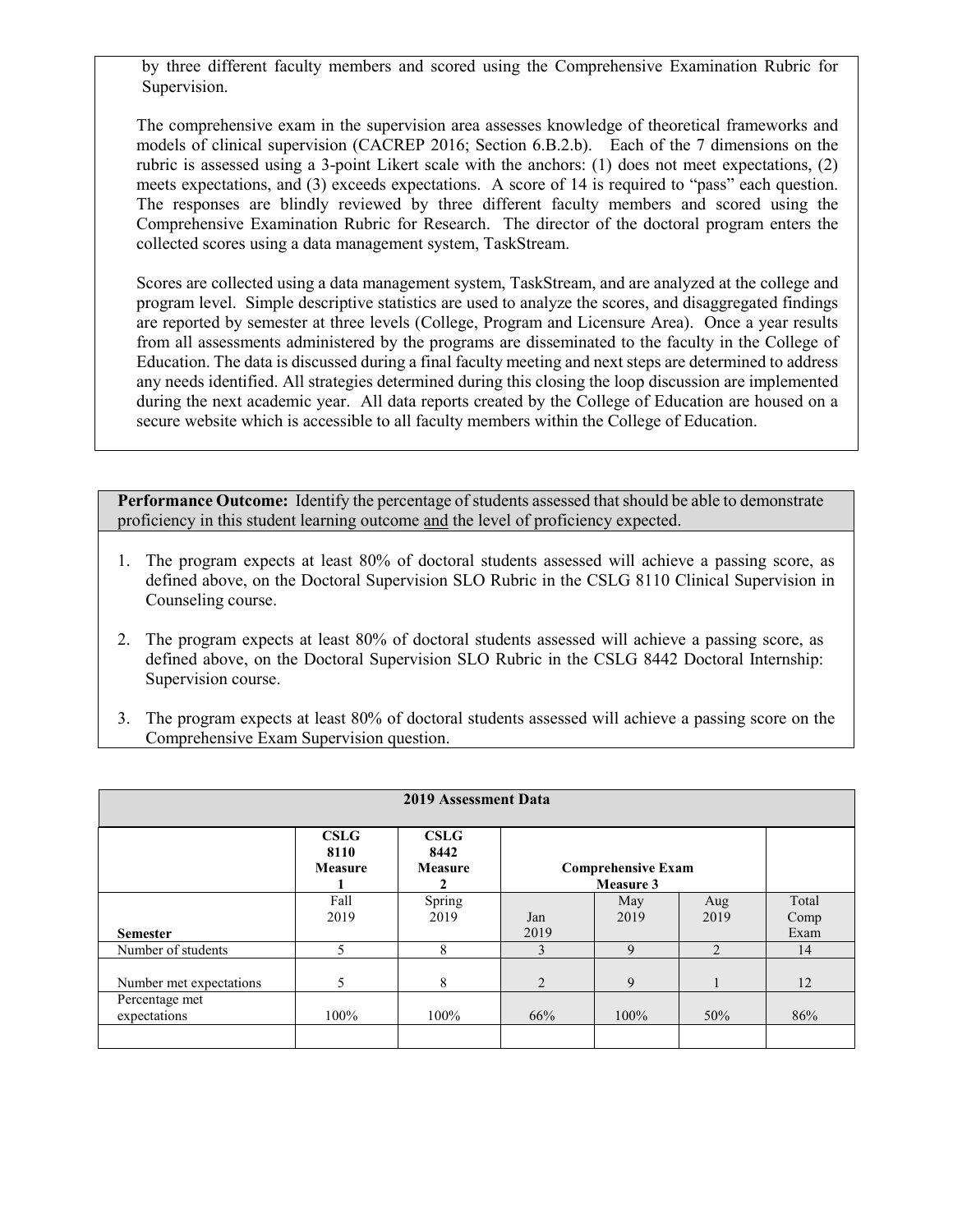| 2020 Assessment Data           |                                       |                                       |             |                                        |             |                          |
|--------------------------------|---------------------------------------|---------------------------------------|-------------|----------------------------------------|-------------|--------------------------|
|                                | <b>CSLG</b><br>8110<br><b>Measure</b> | <b>CSLG</b><br>8442<br><b>Measure</b> |             | <b>Comprehensive Exam</b><br>Measure 3 |             |                          |
| <b>Semester</b>                | Fall<br>2020                          | Spring<br>2020                        | Jan<br>2020 | May<br>2020                            | Aug<br>2020 | Total<br>Comp<br>Exam    |
| Number of students             | 8                                     | 5                                     | $\theta$    | $\overline{5}$                         |             | 6                        |
| Number met expectations        | 8                                     | 5                                     | $\theta$    | 5                                      | $\theta$    | $\overline{\phantom{0}}$ |
| Percentage met<br>expectations | 100%                                  | 100%                                  | N/A         | 100%                                   | $0\%$       | 83.3%                    |

**Plans for 2021:** Based upon the 2020 Assessment data, the PhD program in Counselor Education & Supervision met all performance outcomes and showed a positive impact on candidate learning. No instructional or program changes were needed.

# **Student Learning Outcome 6** (CACREP Standard 6.B.5.i)

**SLO 6:** Doctoral Professional Identify: Leadership and Advocacy. Doctoral students demonstrate knowledge of role of counselors and counselor educators advocating on behalf of the profession and professional identity (CACREP 2016; Section 6.B.5.i).

**Changes to the Student Learning Outcomes Assessment Plan:** If any changes were made to the assessment plan (which includes the Student Learning Outcome, Effectiveness Measure, Methodology and Performance Outcome) for this student learning outcome since your last report was submitted, briefly summarize the changes made and the rationale for the changes.

This additional Student Learning Outcome was created to focus on the Doctoral Professional Identity: Leadership and Advocacy to assess one of the five dimensions of doctoral professional identity required in the 2016 CACREP standards.

**Effectiveness Measure:** Identify the data collection instrument, e.g., exam, project, paper, etc. that will be used to gauge acquisition of this student learning outcome and explain how it assesses the desired knowledge, skill or ability.

- 1. In the Doctoral Seminar (CSLG 8105) the outcome measure is the final grade on the Professional Development Plan assignment.
- 2. In Applied Multicultural Counseling (CSLG 8346) the outcome measure is the final grade on the MSJCC Integration Project.
- 3. In the Internship: Teaching (CSLG 8445) the outcome measure is a passing score on item #4 on the Doctoral Teaching SLO Rubric #2.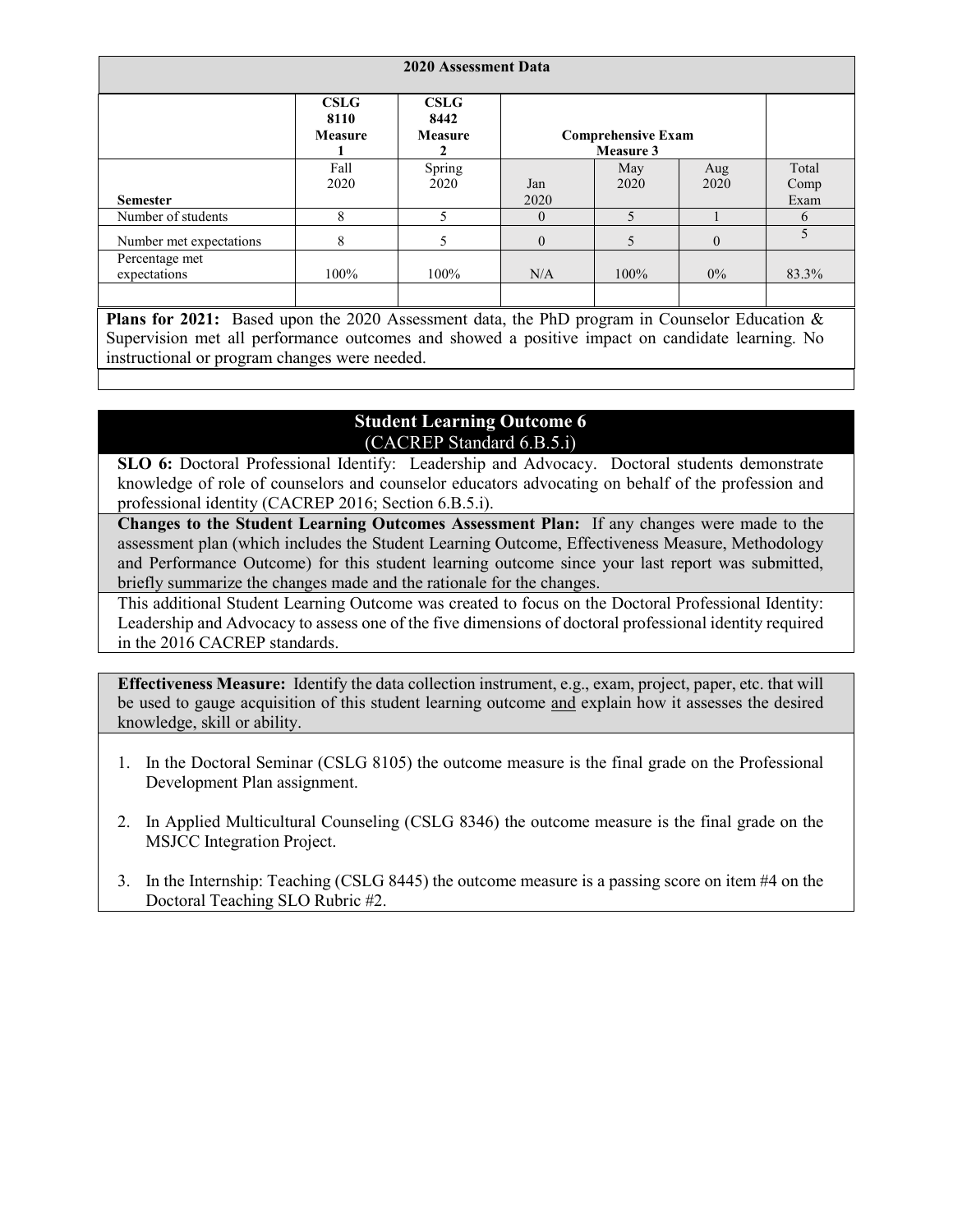**Methodology:** Describe when, where and how the assessment of this student learning outcome will be administered and evaluated. Describe the process the department will use to collect, analyze and disseminate the assessment data to program faculty and to decide the changes/improvements to make on the basis of the assessment data.

- 1. In Doctoral Seminar (CSLG 8105) students complete a narrative paper reflecting on the content of the course and how they envision the content applying to their professional career. The goal for the assignment is to provide students the opportunity to reflect on their professional goals (e.g. begin thinking about where you see yourself in 5 years) and develop a plan for working toward those goals. This assignment is meant to be a jumping off point and a working document that can be updated throughout their programs. One component of the assignment is to assess their ability to reflect on their role in advocating for the profession and to process their views of leadership in the profession. This is assessed on the third question of the Professional Development Action Plan Paper Grading Rubric assesses "A statement of your identity as a researcher" on a 2-point scale.
- 2. In Applied Multicultural (CSLG 8346) students complete an advocacy project where they are expected to demonstrate their role as a counselor in advocating on behalf of the profession and professional identity. The course is taught during the spring term and the project is evaluated by a rubric. The data are collected in Taskstream.
- 3. For the CSLG 8445 Doctoral Internship: Teaching course, the Doctoral Teaching SLO #2 rubric is used to assess students in the area of leadership and advocacy within the role of a counselor educator to determine sufficient knowledge in the content area described in the CACREP standard (6.B.5.i). This item is scored on a 3-point scale. Minimum passing score is a 2. This assessment is conducted at the end of the spring and fall semesters after the course is completed.

- 1. The program expects at least 80% of doctoral students assessed will achieve a score of 1 or higher final grade on the Professional Development Plan assignment.
- 2. The program expects at least 80% of doctoral students assessed will achieve a score of 2 or higher on the rubric on the MSJCC Integration Project.
- 3. The program expects at least 80% of doctoral students assessed will achieve a score of 2 or higher on item #4 of the Doctoral Teaching SLO #2 rubric.

| 2019 Assessment Data        |                               |                                      |                               |  |  |  |
|-----------------------------|-------------------------------|--------------------------------------|-------------------------------|--|--|--|
|                             | <b>CSLG 8105</b><br>Measure 1 | <b>CSLG 8346</b><br><b>Measure 2</b> | <b>CSLG 8445</b><br>Measure 3 |  |  |  |
| <b>Semester</b>             | Fall 2019                     | Spring 2019                          | Fall<br>2019                  |  |  |  |
| Number of students          |                               |                                      | 8                             |  |  |  |
| Number met expectations     | $\mathbf Q$                   |                                      | 8                             |  |  |  |
| Percentage met expectations | 100%                          | 100%                                 | 100%                          |  |  |  |